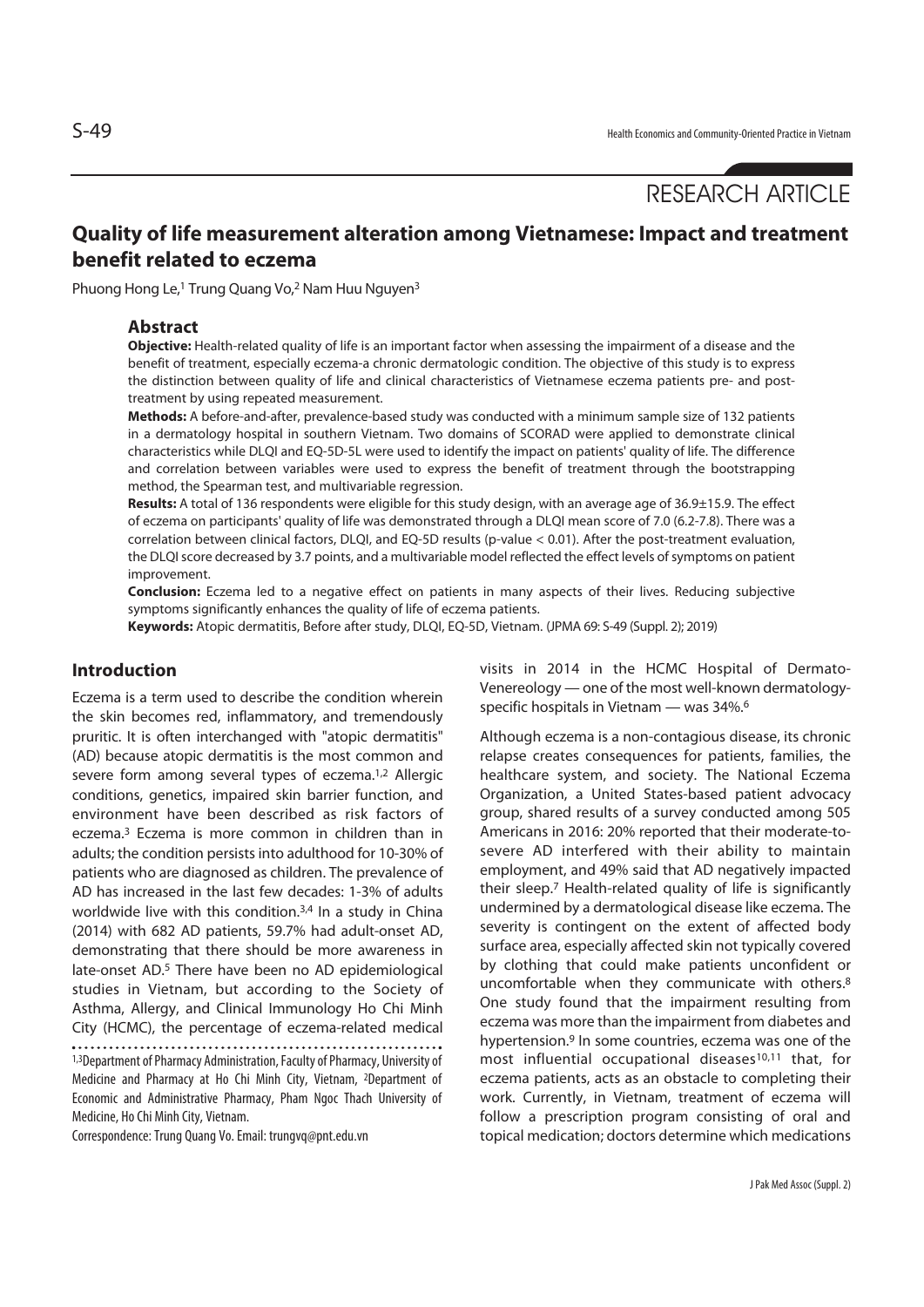Health Economics and Community-Oriented Practice in Vietnam  $\mathsf{S}\text{-}50$ 

to prescribe according to the severity, pruritus, and type of eczema (acute or chronic).12 Although research has not been done in Vietnam to explain the cost burden of eczema, many studies in other countries provide figures to help explain the impact of eczema on the economy. For example, in Spain, the total cost of the nearly 6,200 eczema patients reached €9.3 million (Euro), with 75.5% attributed to healthcare costs and 24.5% to loss of productivity.13 In Italy, it was figured that having AD cost one patient €420 per month, with loss of productivity accounting for 43.7% of that cost.14 Therefore, it is necessary to identify if following a prescription regimen could give patients advantages for both their physical and mental health, as well as their daily lifestyle. This study was designed to reflect the distinction between quality of life and clinical symptoms pre- and post- treatment based on comparative and statistical values.

### **Patients and Methods**

A pre-post with repeated measurement and prevalencebased study was designed to assess the clinical characteristics and quality of life index and then compare with the corresponding figures collected after a onemonth treatment. The study was conducted between July 2018 and September 2018 in the HCMC Hospital of Dermato-Venereology, a leading hospital of dermatology in HCMC and provinces in the south of Vietnam.

This study was targeted at outpatients of the HCMC Hospital of Dermato-Venereology with the following eligibility conditions: age  $\geq$  18 years old, not pregnant, diagnosis of eczema by doctors according to ICD-10 (the 10th revision of the International Statistical Classification of Diseases and Related Health Problems), having treatment following the prescription (medications with doses and time period), and voluntary participation in this study. The patients who did not agree to purchase the medications in the prescription or not participate in the one-month follow up were excluded. The study population size was calculated following the formula below.15,16

$$
N = \frac{(Z_{\alpha} + Z_{\beta})^2 S_{\triangle}^2}{ES^2}
$$

With  $\alpha$  = 0.05 and  $\beta$  = 0.1, standard normal deviations for α and β are 1.96 and 1.282, respectively. To assess S $\triangle$ (standard deviation of the change in the outcome) and ES (effect size), a pilot survey was conducted with 30 patients. S (standard deviation of the outcome in the population) and r (within-subject correlation of the outcome) were evaluated based on DLQI scores of 3.532 and 0.627, respectively. Then,  $S_{\triangle}$  was computed according to the formula  $S_{\triangle}$ <sup>2</sup>=2S<sup>2</sup> (1 - rwithin)=3.050<sup>17</sup> and ES was assigned as 0.862. With the result of  $N = 132$ respondents, 145 patients were interviewed to ensure the required quantity.

A questionnaire was constructed with three parts: demographical characteristics, clinical dermatology status, and quality of life. General information about age, gender, jobs, and addresses of included patients was collected. The survey also checked whether patients had any risk factors for eczema such as allergens, exposure to tobacco smoke, comorbidities (liver disease, allergic rhinitis, sinusitis, asthma, and other dermatological diseases), and family history. Scoring of atopic dermatitis (SCORAD) is a common tool with three domains to evaluate the extent of eczema and identify the effectiveness of the treatment by dermatologists.18 The position that eczema symptoms express and the rule of 9 are to calculate area score (domain A). Six intensity items (redness, swelling, oozing/crusting, scratch marks, lichenification, and dryness) are assessed on a four-point scale of severity (0 = none, 1 = mild, 2 = moderate, 3 = severe) (domain B). Subjective symptoms (itchiness and sleeplessness) were scored using a scale where 0 is none and 10 is the worst they can imagine (domain C). In the HCMC Hospital of Dermato-Venereology, doctors do not define the severity stages of eczema like domain B; they indicate the medications depending on the pruritus, broad level on patients' bodies, and the effect of eczema on patients' quality of life. It is allowed to use some of the domains separately instead of the whole SCORAD questionnaire.19 Therefore, the A and C domains were interviewed in this study design, but patients were also asked 6 items from the B domain regarding the presence of those eczema symptoms.

Quality of life indexes were collected by two usual and standardized measurements, namely the Dermatology Life of Quality Index (DLQI) and EQ-5D (European Quality of Life-5 Dimensions) with 5 levels ( $0 =$  none,  $5 =$  extreme problems) in Vietnamese. The DLQI is a ten-question questionnaire which is specific to dermatological diseases to give more accurate reflections about the impact of eczema on health-related quality of life, while EQ-5D, a widely applicable tool for the majority of health conditions, was expected to describe patients' generic health status to easily compare with results from patients with other diseases. Each DLQI question has a maximum of three points, where 0 is not relevant or not impaired at all, and 3 is very much impaired. The DLQI score summarizes ten certain items and indicates the status of eczema's effect on patients' life: 0-1 is none (range 1), 2-5 is small (range 2), 6-10 is moderate (range 3), 11-20 is very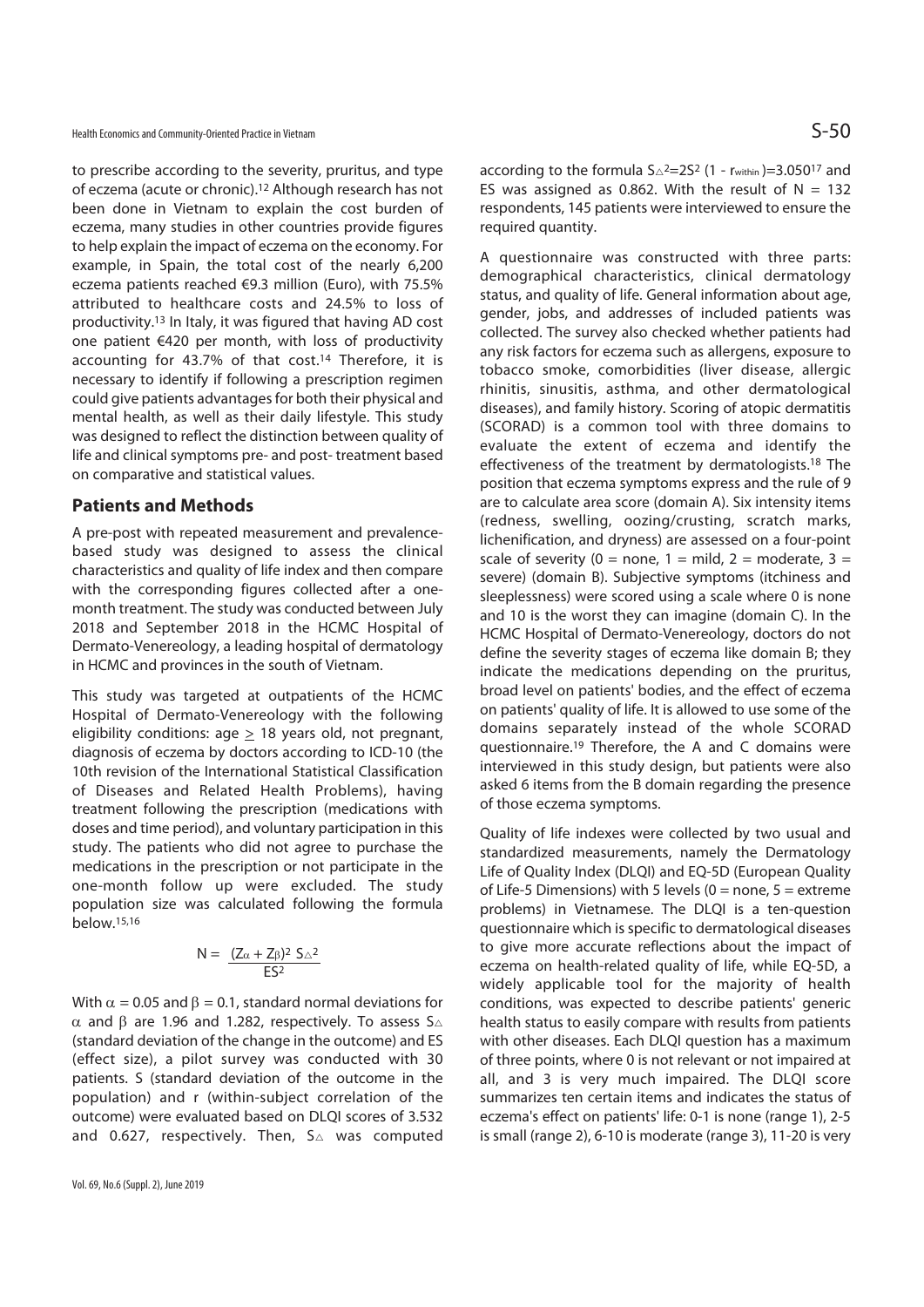large (range 4) and 21-30 is extremely large (range 5). EQ-5D, with five dimensions (mobility, self-care, usual activities, pain/discomfort, and anxiety/depression), interprets the health state with a 5-digit number outcome which could perform the utility index based on crosswalk value sets of Vietnam.20 The EQ visual analog scale (VAS) is a quantitative measure from 0 to 100 (100 is best imaginable state) for respondent to self-compute their health, which makes sense in psychophysics.

The study had approval from the HCMC Hospital of Dermato-Venereology. Participation in the research must come with consent by patients currently in treatment for eczema at this study site.

The variables of socio-demographic, clinical, and quality of life characteristics were displayed in the paired data design (initially and after one month of treatment) by using descriptive statistics. Particularly, it is expressed in the form of mean and standard deviation for the continuous and proportion for the categorical. The bootstrapping method was applied with 1,000 replicates if the continuous did not have normal distribution to calculate the average and 95% confidence interval (CI). A multivariable regression was estimated to not only show the association between the DLQI score and the EQ-5D adjusted by SCORAD, VAS, and demographical variables, but also determine the effect of the variables on the change of quality of life index. The most appropriate model was chosen from the results of Bayesian model averaging. To emphasize the benefit of treatment, the bootstrapping method (1,000 replications) was used to demonstrate the changes in clinical and quality of life indexes before, between, and after treatment due to the skewed distribution. All figures were added and analyzed by the software R version 3.4.3.

## **Results**

A total of 136 voluntary patients were eligible according to the study criteria. Table-1 summarizes demographical characteristics of respondents with an average age of patients being 36.9±15.9 years. Most of patients had eczema on their heads, necks, and upper and lower limbs with erythema symptoms (63.2%) (Table-2).

Table-1 shows the Demographical factors of eligible patients  $[N = 136]$ .

Table-2 portrays the Clinical evaluation of eczema patients following a one-month treatment period.

According to DLQI answers, eczema affected most of patients on a small or moderate level (Figure-1), and the majority of patients reported their eczema to be itchy,

Table-1: Demographical factors of eligible patients  $[N = 136]$ .

| Characteristics                  | $\overline{\mathsf{N}}$ | $\sqrt{96}$ |
|----------------------------------|-------------------------|-------------|
| Age                              |                         |             |
| Mean (SD)                        | 36.9 (15.9)             |             |
| Gender                           |                         |             |
| Male                             | 61                      | 44.9        |
| Female                           | 75                      | 55.1        |
| Locality                         |                         |             |
| Urban                            | 121                     | 88.8        |
| Rural                            | 15                      | 11.2        |
| Allergy                          |                         |             |
| Food                             | 36                      | 26.6        |
| Dust                             | 46                      | 33.6        |
| Soap                             | 34                      | 24.8        |
| Fever                            | 13                      | 9.3         |
| Medication                       | 13                      | 9.3         |
| Weather                          | 34                      | 24.8        |
| Smoke                            |                         |             |
| Smoking                          | 27                      | 19.6        |
| Not smoking but exposed to smoke | 75                      | 55.1        |
| Comorbidity                      |                         |             |
| Liver disease                    | 13                      | 9.3         |
| Allergic rhinitis                | 35                      | 25.7        |
| <b>Sinusitis</b>                 | 30                      | 22          |
| Asthma                           | $\overline{2}$          | 1.4         |
| Other dermatology diseases       | 8                       | 6.1         |
| Genetics                         |                         |             |
| Yes                              | 24                      | 17.8        |
| N <sub>0</sub>                   | 112                     | 82.2        |
| Onset time                       |                         |             |
| More than 3 months ago           | 43                      | 31.8        |
| Less than 3 months ago           | 93                      | 68.2        |
| Getting any treatment before     |                         |             |
| N <sub>0</sub>                   | 35                      | 25.7        |
| Yes                              | 101                     | 74.3        |

Notes: SD: standard deviation.

sore, painful, or stinging (89%) (Table-3). Similarly, EQ-5D results showed that more than 90% of patients complained about pain or discomfort because of eczema (Figure-1). The mean EQ-5D utility and VAS were 0.70 (0.66-0.74) and 74.93 (72.22-77.42), respectively.

Effect of eczema on patients by DLQI assessment is shown in Table-3.

Figure-1 shows Modification of the response for the EQ-5D question and the DLQI range after a one-month treatment.

The significant correlation between quality of life and clinical index was performed by Rho in the Spearman method (p-value  $< 0.01$ ) in Table 4 and confirmed by multivariable regression with R-squared 0.62 and pvalue < 0.01.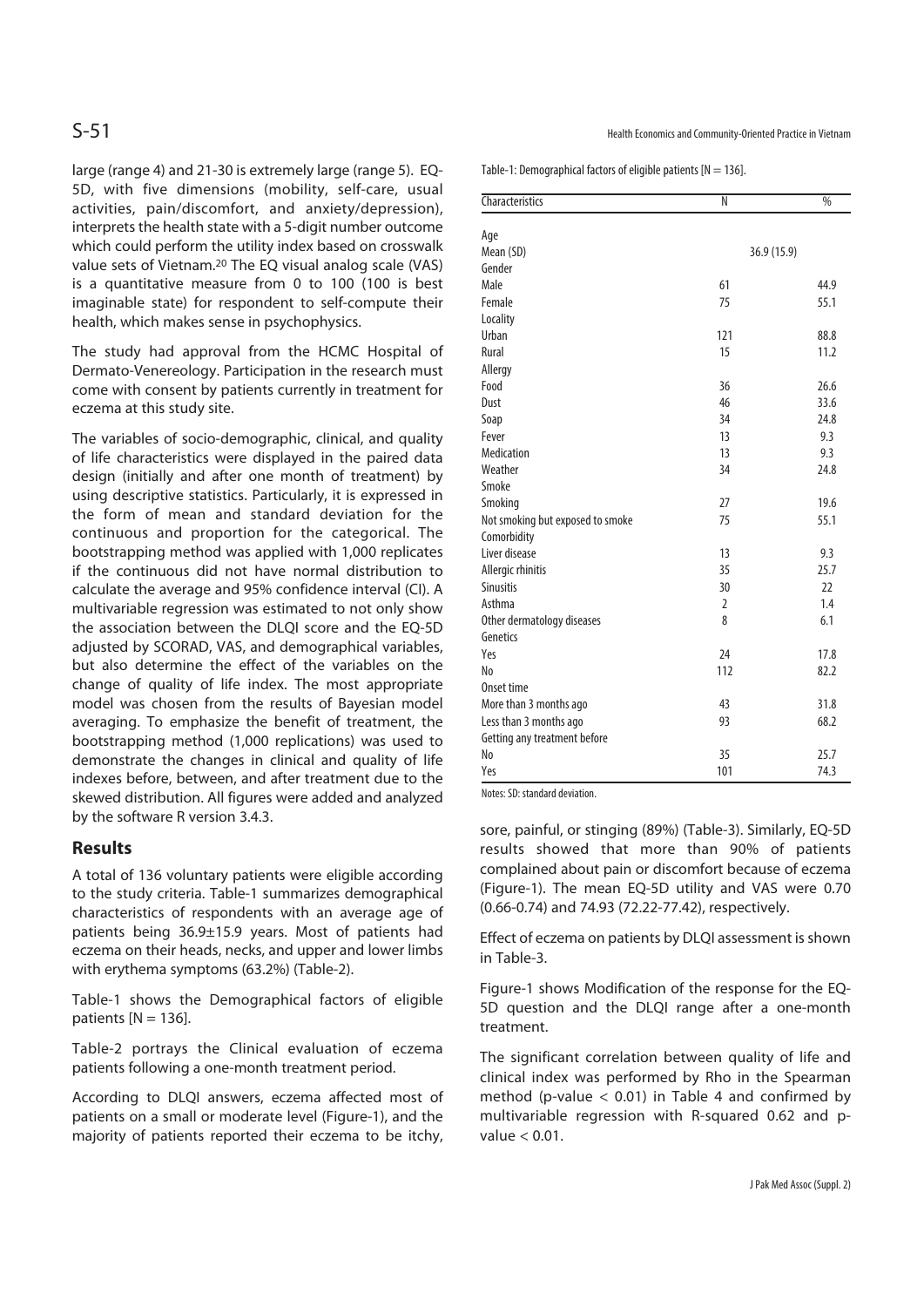Table-2 Clinical evaluation of eczema patients following a one-month treatment period.

| Characteristics           |                  | <b>Initially</b> |    | After one-month treatment |
|---------------------------|------------------|------------------|----|---------------------------|
|                           | N                | $\%$             | Ν  | $\%$                      |
| Area                      |                  |                  |    |                           |
| Head and neck             | 71               | 52.2             | 50 | 36.8                      |
| <b>Upper limbs</b>        | 76               | 55.9             | 53 | 39                        |
| Lower limbs               | 59               | 43.4             | 42 | 30.9                      |
| Anterior trunk            | 28               | 20.6             | 18 | 13.2                      |
| Back                      | 28               | 20.6             | 18 | 13.2                      |
| Genitals                  | 18               | 13.2             | 3  | 2.2                       |
| Mean (95% CI)             | $3.3(2.7-4.0)$   | $2.1(1.6-2.8)$   |    |                           |
| Intensity                 |                  |                  |    |                           |
| Erythema                  | 86               | 63.2             | 28 | 20.6                      |
| <b>Dryness</b>            | 72               | 52.9             | 53 | 39                        |
| Lichenification           | 35               | 25.7             | 16 | 11.8                      |
| Vesiculation              | 49               | 36               | 30 | 22.1                      |
| <b>Oedema</b>             | 6                | 4.4              | 2  | 1.5                       |
| <b>Fissures</b>           | 12               | 8.8              | 8  | 5.9                       |
| <b>Oozing</b>             | 19               | 14               | 12 | 8.8                       |
| Subjective symptoms       |                  |                  |    |                           |
| Mean (95% CI)             | $7.6(6.7-8.6)$   |                  |    | $3.8(3.1-4.7)$            |
| <b>Total SCORAD score</b> |                  |                  |    |                           |
| Mean (95% CI)             | $10.9(9.7-12.3)$ |                  |    | $6.0(4.8-7.2)$            |

Notes: Mean (95% CI) was calculated by Bootstrap method.

CI: Confidence Interval.

Table-3: Effect of eczema on patients by DLQI assessment.

| <b>DLQI Questionnaire</b>                                          | Initially (rate)                   |      |      | After one-month treatment (rate) |      |      |      |      |
|--------------------------------------------------------------------|------------------------------------|------|------|----------------------------------|------|------|------|------|
|                                                                    | 0                                  |      |      | 3                                | 0    |      |      |      |
| Itchy, sore, painful or stinging                                   | 0.11                               | 0.19 | 0.30 | 0.40                             | 0.40 | 0.30 | 0.22 | 0.08 |
| <b>Embarrassed or self-conscious</b>                               | 0.48                               | 0.20 | 0.29 | 0.03                             | 0.67 | 0.15 | 0.15 | 0.03 |
| Interfered with your shopping or looking after your home or garden | 0.66                               | 0.11 | 0.20 | 0.03                             | 0.83 | 0.14 | 0.03 | 0.00 |
| Influenced the clothes                                             | 0.70                               | 0.10 | 0.18 | 0.02                             | 0.87 | 0.08 | 0.03 | 0.02 |
| Affected any social or leisure activities                          | 0.67                               | 0.13 | 0.18 | 0.03                             | 0.82 | 0.07 | 0.11 | 0.00 |
| Difficult to do any sport                                          | 0.85                               | 0.04 | 0.07 | 0.04                             | 0.94 | 0.02 | 0.03 | 0.01 |
| Prevented from working or studying                                 | 0.49                               | 0.28 | 0.13 | 0.10                             | 0.82 | 0.10 | 0.03 | 0.05 |
| Created problems with your partner                                 | 0.79                               | 0.14 | 0.06 | 0.01                             | 0.90 | 0.10 | 0.00 | 0.00 |
| Caused any sexual difficulties                                     | 0.83                               | 0.08 | 0.08 | 0.01                             | 0.98 | 0.01 | 0.01 | 0.00 |
| Having problem with treatment                                      | 0.54                               | 0.21 | 0.20 | 0.04                             | 0.71 | 0.15 | 0.09 | 0.05 |
| DLQI Total Score [Mean (95% CI)]                                   | $3.3(2.7-3.8)$<br>$7.0(6.2 - 7.8)$ |      |      |                                  |      |      |      |      |

Notes: 0 = Not at all; 1 = A little; 2 = A lot; 3 = Very much; CI: Confidence Interval.

Table-4: Correlation between clinical and quality of life values.

|               |                    | Assessed after treatment |         |  |
|---------------|--------------------|--------------------------|---------|--|
| <b>SCORAD</b> | 0.77               | $-0.73$                  | $-0.61$ |  |
| 0.56          | <b>DLQI</b>        | $-0.73$                  | $-0.55$ |  |
| $-0.33$       | $-0.53$            | <b>EQ5D utility</b>      | 0.64    |  |
| $-0.30$       | $-0.48$            | 0.21                     | VAS     |  |
|               | Assessed initially |                          |         |  |

DLQI score =  $0.22$  x SCORAD -  $6.9$  x utility index - 0.12 x VAS + 18.36.

Correlation between clinical and quality of life values are presented in Table-4.

The data assessed during the post-treatment stage defined the effectiveness of treatment through the clinical and quality of life data which were shown to be changing in a positive way for patients (Table-2 and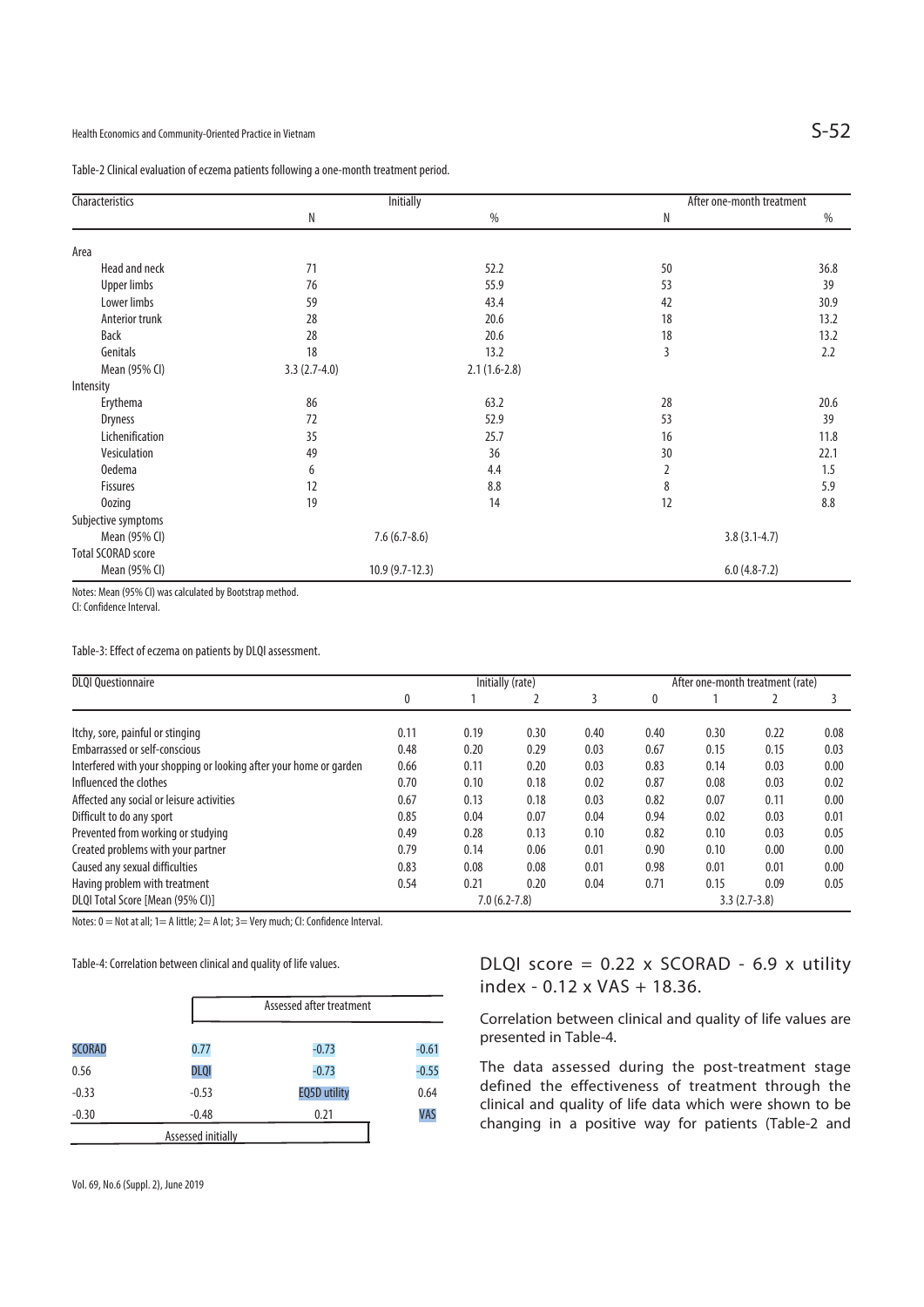

S-53 Health Economics and Community-Oriented Practice in Vietnam



Figure-1: Modification of the response for the EQ-5D question and the DLQI range after a one-month treatment.



Figure-2: Benefit assessment of treatment by mean differences regarding clinical and quality of life value [Notes: (1) Initially, (2) After one-month treatment].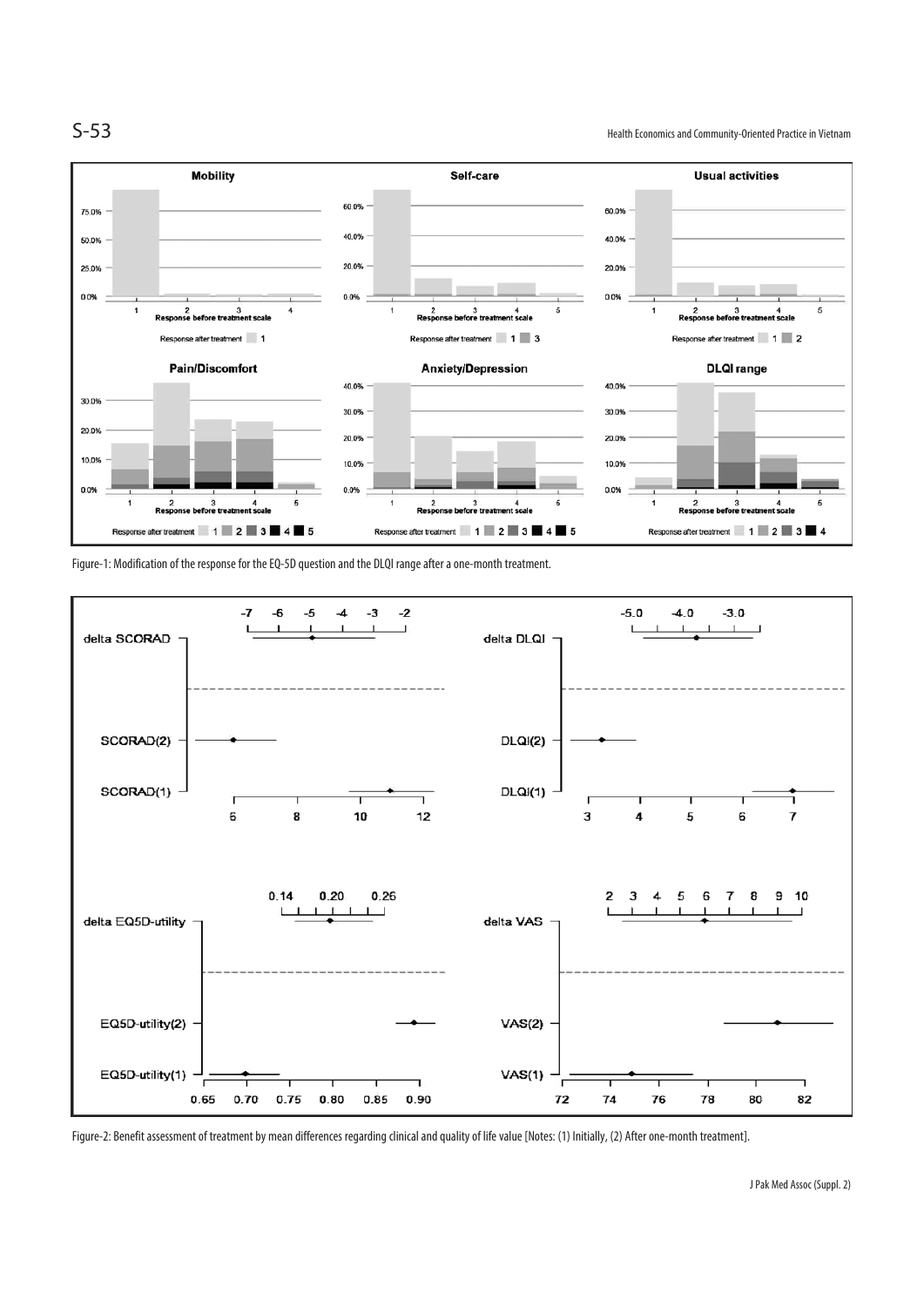

Figure-3: Alteration of DLQI score by treatment-related categorical variables.

Table-3). With the bootstrapping method, significant differences between pre- and post-treatment were demonstrated by the error bar in Figure-2. Figure-1 also demonstrates the interchange of selection the answer for EQ-5D questionnaire and DLQI range. Nearly 100% of patients had no issues with mobility, self-care, and usual activity after receiving treatment. Approximately 7% of patients' eczema became uncomfortable after treatment, although they had not felt it before; patients who became more worried about their disease accounted for 11.0%. Out of the 136 patients, there were 9 cases of eczema having a greater impact on patients' quality of life post treatment based on the DLQI score classification. The change of the DLQI score was associated with subjective symptoms and the DLQI score before treatment (DLQI score difference = 0.183 x C-domain score -0.77 x DLQI score pre-treatment;  $R$ -square = 0.53 and p-value < 0.01).

Figure-2 shows the benefit assessment of treatment by mean differences regarding clinical and quality of life value [Notes: (1) Initially, (2) After one-month treatment].

Figure-3 displays the difference in DLQI score alteration between DLQI ranges pre-treatment, but there was no distinction among patients having dissimilar eczema onset times and receiving any previous treatment.

Alteration of DLQI score by treatment-related categorical variables can be seen in Figure-3.

# **Discussion**

As mentioned above, this study focused on the area of respondents' subjective eczema symptoms. Therefore, we cannot use the classification instruction from the authors of SCORAD. A Danish study21 researched in population with age 31.3±12.0 summarized that mean itchiness and sleeplessness VAS were correspondingly 5.29 and 3.44. These figures were similar to the outcome of this study. The eczema impact on the quality of life of patients in this study (shown by the DLQI score of 7.0) was nearly the same as those in the Augustin et al study (mean  $DLOI =$ 6.7).22 However, this outcome was lower than other studies, including Holm et al<sup>21</sup> and Blome et al<sup>23</sup> studies with mean DLQI scores of 9.79 and 11.3, respectively. Many studies focused on hand eczema<sup>10,14,22,23</sup> because of its common occurrence; some respondents in this study stated that eczema symptoms on their hands interfered with their ability to work, especially patients who were frequently exposed to the chemicals such as housewives (soap), manual laborers, manicurists, hairdressers, and so on. However, eczema on the surface of the body not covered by clothing  $-$  principally, on the face  $$ prevented patients from doing jobs that required them to interact with many new people. Sweating was also said to be an issue for eczema patients due to the resulting outbreak of itching symptoms, which significantly affected farmers, drivers, laborers, and other similar professions. However, despite the natural physical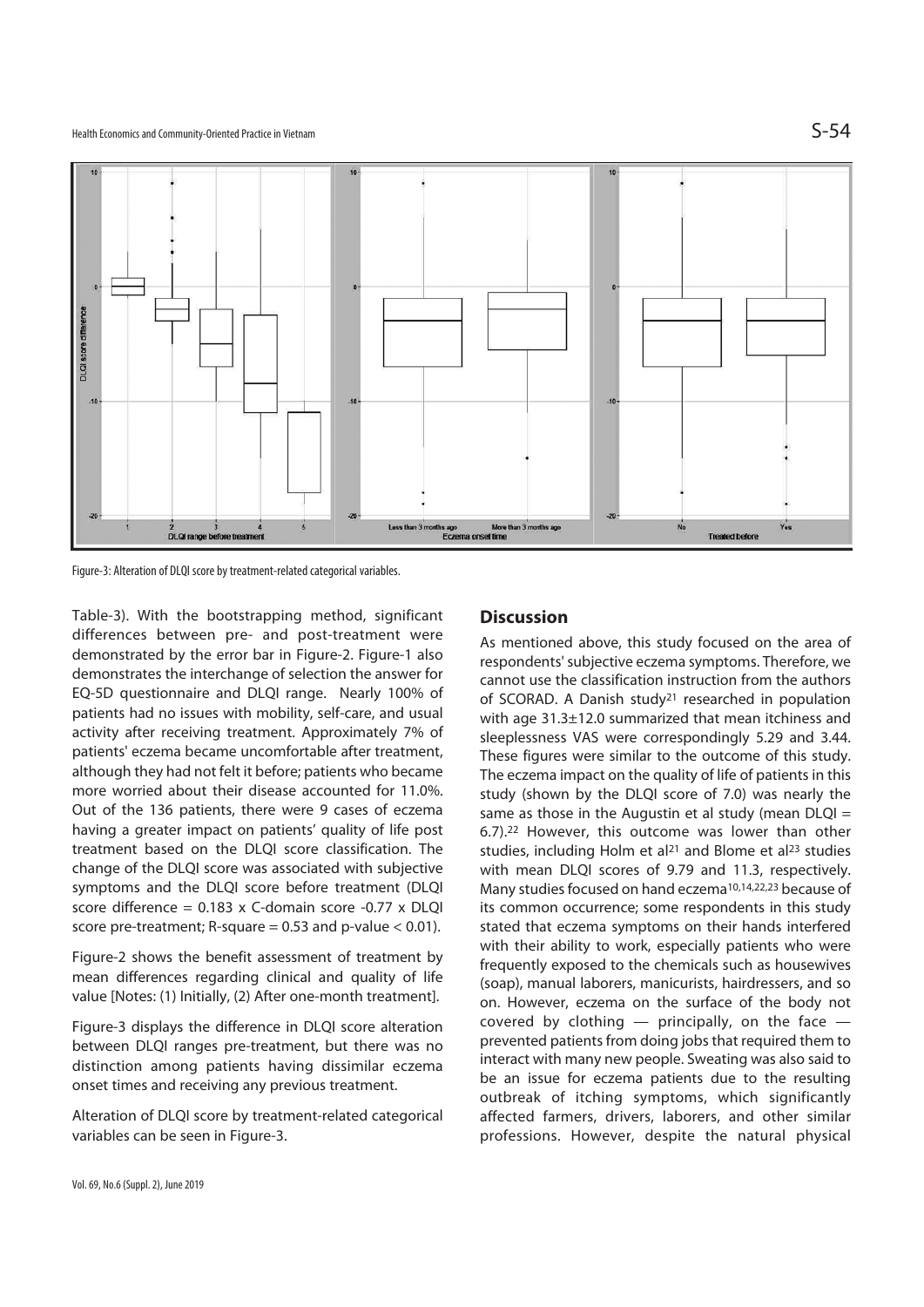tendency to sweat while participating in sports, 85% of patients did not think eczema affected their ability to play sports. This is due to not many participants actually participating in sports or exercise, which is very common among Vietnamese people. Regarding clothes, the number of females thought it was as an aspect that eczema influenced negatively on was more than the number of males. This study used a new reference designed for the Vietnamese to compute an accurate and suitable utility index. Nevertheless, it could be a congestion to collate with other studies. The regression and Spearman method proved the correlation between the results of the DLQI, the EQ-5D questionnaire, and VAS. There should be further research with a large sample size in Vietnam to create a formula that is interchangeable between the DLQI score and the EQ-5D utility index. It will be very useful in evaluating cost-effectiveness after that.

The post-assessment DLQI score improved 52.8% compared to the initial result, while the corresponding figure in the Holm et al's study21 was solely 27%. Statistical tests were computed but there was no association between the modification of quality of life index with demographic factors. The multivariable model showed that the decrease of itchiness and sleeplessness correlated to the improvement of quality of life for patients. At present, most of the prescriptions in HCMC Hospital of Dermato-Venereology given to eczema patients have oral or topical medication to reduce pruritic feelings. Based on the reports of patients, dermatologists would prescribe the types of medications with distinguished levels following the guidelines of the National Hospital of Dermatology and Venerology in Vietnam.12 Some cosmetics were introduced to prevent patients from having allergic reactions to soap and to supply moisture for their skin. Moreover, the modification of quality of life post-treatment was influenced by the initial index. Each incremental DLQI score will be reduced to 0.77 points for DLQI difference. Comparably, when using EQ-5D to appraise, people said that they had extreme or severe problems in each domain; after treatment, the re-evaluation showed a marked positive alteration. This could be explained by the medications prescribed being concentrated on symptomatic treatment with fast effects, unlike traditional medicine, which could make patients feel more comfortable in short time.

There was a reduction in the complaints about the treatment of the patient when repeated measurement. Because HCMC Hospital of Dermato-Venereology is a leading hospital not only in HCMC but also in southern Vietnam, its crowded environment could let patients

inconvenient to the treatment. However, some patients who used to follow the same therapy program claimed that the relapse of eczema after treatment and retreatment bothered them due to the wasted time and the economic burden. These patients had a tendency to combine treatments or change their regimen to follow traditional treatment. There should be a study to explore the consequences of re-treatment and the benefits of traditional treatment to have a comparison and also to create sufficient instruction for dermatologists.

This study followed the patients over a short time (four weeks), which could not completely reflect the effect of treatment. The research was conducted as a pre-post study, but there should be a control group to explore or eliminate factors that affected the results. The population site was carried out in one hospital solely, despite its reputation in Vietnam. Further studies are recommended to review a majority of medical centers in Vietnam for a comprehensive assessment. Besides the effectiveness of treatment, the cost of treatment is a concern for many patients who wish to pursue therapy treatments for eczema; this could be a remarkable path for future studies about eczema treatment.

#### **Conclusion**

This study appraised the impairment of quality of life due to eczema by using two common tools such as DLQI and EQ-5D. The results showed that the average DLQI score was 7.0 (95% CI: 6.2-7.8) and the association between the clinical symptoms and quality of life index. The treatment benefit was defined by the statistic outcome and the reduction of subjective symptoms became a key to improving quality of life for eczema patients. Cost evaluation should be the next step to assess the advantages of treatment completely.

**Acknowledgement:** The authors acknowledge the support of Ms. Duyen Thi Hong Tran, Head of Pharmacy Department and assistants at HCMC Hospital of Dermato-Venereology. We are thankful to study participants for their cooperation.

**Disclaimer:** None to declare.

**Conflict of Interest:** There is no conflict to declare.

**Funding Disclosure:** The survey was not gotten any funding interest.

#### **References**

- 1. National Eczema Association. What is Eczema? [Online] 2018 [Cited 2018 August 21]. Available from URL: https://nationaleczema.org/eczema/
- 2. World Allergy Organization. Eczema, Atopic Eczema and Atopic